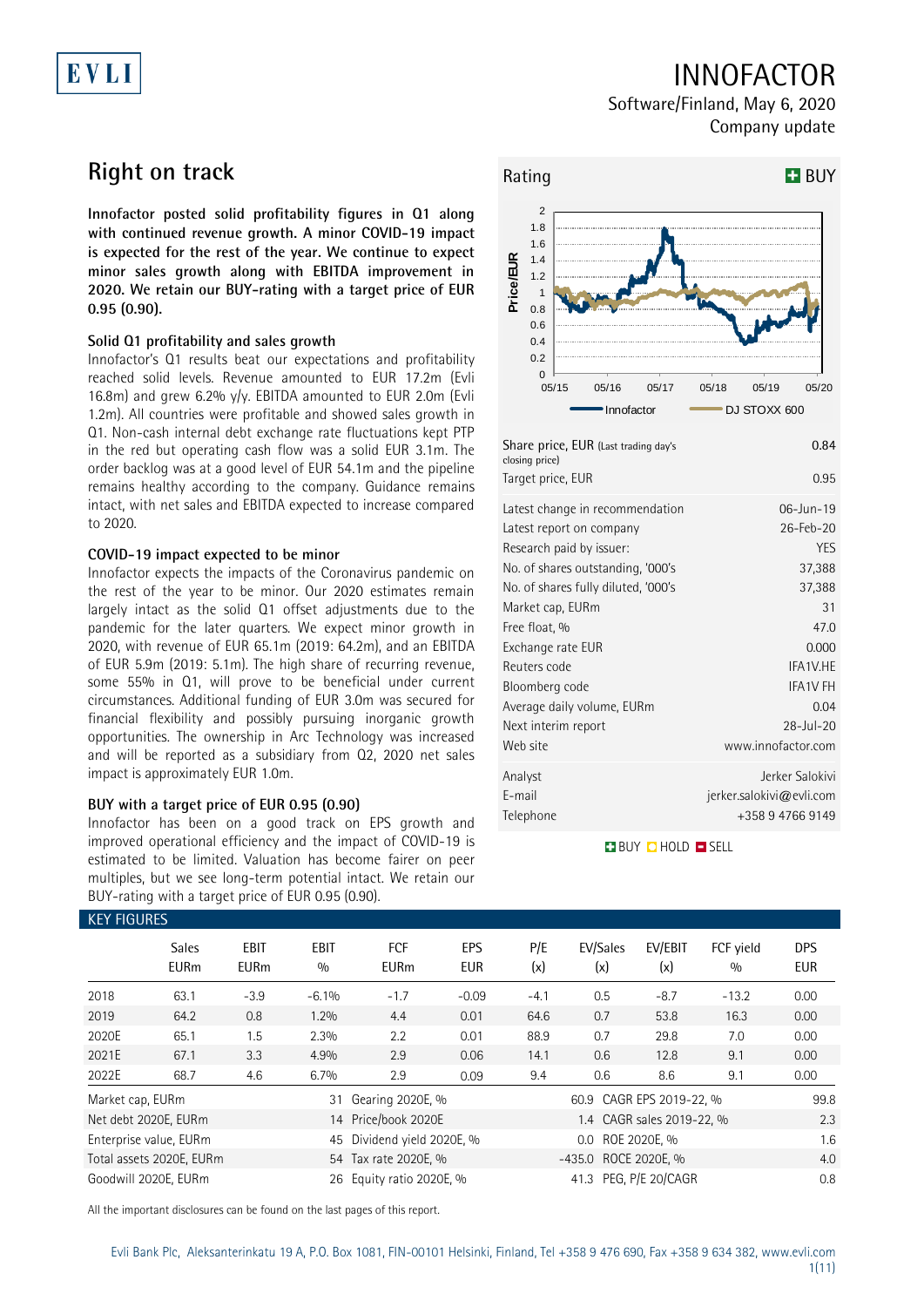## INNOFACTOR

Software/Finland, May 6, 2020 Company update

| Innofactor                          |          | 2018 01/'19 | Q2/19   |        |         |         |          |         |         | 03/'19 04/'19 2019 01/'20 02/'20E 03/'20E 04/'20E 2020E 2021E 2022E |         |         |            |
|-------------------------------------|----------|-------------|---------|--------|---------|---------|----------|---------|---------|---------------------------------------------------------------------|---------|---------|------------|
| Net sales                           | 63.1     | 16.1        | 16.7    | 14.0   | 17.4    | 64.2    | 17.2     | 16.6    | 13.8    | 17.5                                                                | 65.1    | 67.1    | 68.7       |
| sales growth %                      | $-3.8%$  | $-2.0%$     | $-2.1%$ | 1.4%   | $9.7\%$ | 1.7%    | 6.5%     | $-0.3%$ | $-1.2%$ | 0.4%                                                                | 1.4%    | $3.0\%$ | 2.5%       |
| <b>EBITDA</b>                       | $-1.1$   | 0.9         | 1.1     | 1.5    | 1.6     | 5.1     | 1.9      | 1.1     | 1.2     | 1.7 <sup>2</sup>                                                    | 5.9     | 6.6     | 6.9        |
| <b>EBITDA</b> margin                | $-1.7%$  | 5.4%        | $6.8\%$ | 11.0%  | 8.9%    | $7.9\%$ | $11.1\%$ | 6.6%    | 8.7%    | 9.7%                                                                | $9.1\%$ |         | 9.9% 10.0% |
| Acquisition related depreciation    | $-2.0$   | $-0.5$      | $-0.5$  | $-0.5$ | $-0.5$  | $-2.0$  | $-0.5$   | $-0.5$  | $-0.5$  | $-0.5$                                                              | $-1.9$  | $-0.7$  | 0.0        |
| EB IT                               | $-3.9$   | $-0.1$      | 0.2     | 0.3    | 0.5     | 0.8     | 0.8      | 0.0     | 0.1     | 0.6                                                                 | 1.5     | 3.3     | 4.6        |
| <b>EBIT</b> margin                  | $-6.1\%$ | $-0.6%$     | 0.9%    | 1.8%   | 2.8%    | 1.2%    | 4.7%     | 0.0%    | 0.7%    | 3.4%                                                                | 2.3%    | $4.9\%$ | $6.7\%$    |
| Adj. EBIT (excl. acquisition depr.) | $-1.8$   | 0.4         | 0.7     | 0.8    | 1.0     | 2.8     | 1.3      | 0.5     | 0.6     | 1.1                                                                 | 3.4     | 4.0     | 4.6        |
| Adj. EBIT margin                    | $-2.9%$  | 2.6%        | 4.0%    | 5.4%   | $5.7\%$ | 4.4%    | 7.5%     | 2.8%    | 4.2%    | $6.1\%$                                                             | $5.2\%$ | $6.0\%$ | 6.7%       |
|                                     |          |             |         |        |         |         |          |         |         |                                                                     |         |         |            |

Source: Innofactor, Evli Research estimates

EVLI

|                                       | <b>MCAP</b> |       | EV/EBITDA |        |       | EV/EBIT |        |        | P/E    |        |
|---------------------------------------|-------------|-------|-----------|--------|-------|---------|--------|--------|--------|--------|
| <b>INNOFACTOR PEER GROUP</b>          | <b>MEUR</b> | 20    | 21        | 22     | 20    | 21      | 22     | 20     | 21     | 22     |
| <b>TietoEVRY</b>                      | 2560        | 7.2x  | 6.4x      | 6.4x   | 10.0x | 8.6x    | 8.6x   | 12.0x  | 10.1x  | 10.1x  |
| Atea                                  | 854         | 8.1x  | 6.8x      | 6.8x   | 14.2x | 11.0x   | 11.0x  | 16.5x  | 12.3x  | 12.3x  |
| Knowit                                | 252         | 7.3x  | 6.5x      | 6.5x   | 9.3x  | 8.1x    | 8.1x   | 11.9x  | 10.6x  | 10.6x  |
| HiQ International                     | 206         | 10.3x | 7.9x      | 7.9x   | 13.3x | 9.6x    | 9.6x   | 18.2x  | 13.3x  | 13.3x  |
| <b>B</b> ouvet                        | 403         | 12.4x | 11.4x     | 11.4x  | 16.2x | 14.7x   | 14.7x  | 21.2x  | 19.2x  | 19.2x  |
| Enea                                  | 269         | 11.1x | 8.9x      | 8.9x   | 16.1x | 12.9x   | 12.9x  | 17.2x  | 14.7x  | 14.7x  |
| Gofore                                | 100         |       |           |        |       |         |        | 17.1x  | 14.1x  | 14.1x  |
| Digia                                 | 128         | 8.4x  | 8.0x      | 8.0x   | 12.5x | 11.3x   | 11.3x  | 14.1x  | 12.8x  | 12.8x  |
| Siili Solutions                       | 59          | 6.0x  | 6.2x      | 6.2x   | 12.6x | 8.4x    | 8.4x   | 11.0x  | 10.9x  | 10.9x  |
| Solteg                                | 21          | 6.5x  | 5.5x      | 5.5x   | 18.2x | 13.8x   | 13.8x  | 144.5x | 18.7x  | 18.7x  |
| Peer Group Average                    | 485         | 8.6x  | 7.5x      | 7.5x   | 13.6x | 10.9x   | 10.9x  | 28.4x  | 13.7x  | 13.7x  |
| Peer Group Median                     | 229         | 8.1x  | 6.8x      | 6.8x   | 13.3x | 11.0x   | 11.0x  | 16.8x  | 13.0x  | 13.0x  |
| Innofactor (Evli est.)                | 31          | 7.6x  | 6.4x      | 5.7x   | 29.8x | 12.8x   | 8.6x   | 25.9x  | 14.1x  | 9.4x   |
| Innofactor prem./disc. to peer median |             | $-6%$ | $-6%$     | $-16%$ | 123%  | 17%     | $-22%$ | 54%    | 8%     | $-28%$ |
| Innofactor adj.* (Evli est.)          | 31          | 7.6x  | 6.4x      | 5.7x   | 13.2x | 10.6x   | 8.6x   | 16.8x  | 11.3x  | 9.4x   |
| Innofactor prem./disc. to peer median |             | $-6%$ | $-6%$     | $-16%$ | $-1%$ | $-4%$   | $-22%$ | 0%     | $-14%$ | $-28%$ |

Source FactSet, Evli Research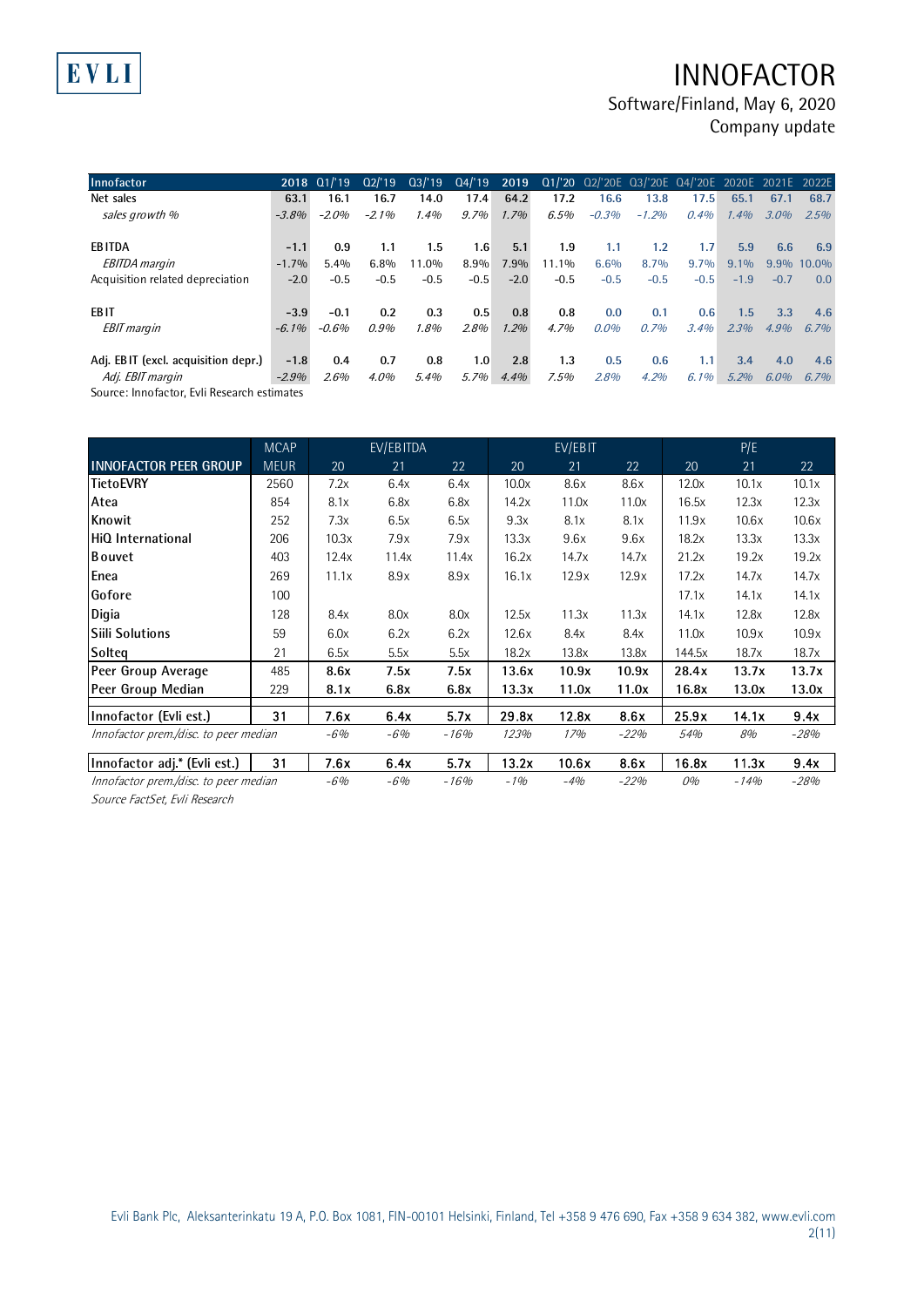| VALUATION RESULTS        | <b>BASE CASE DETAILS</b>    | VALUATION ASSUMPTIONS  | ASSUMPTIONS FOR WACC           |      |
|--------------------------|-----------------------------|------------------------|--------------------------------|------|
| Current share price      | 0.84 PV of Free Cash Flow   | 39 Long-term growth, % | 2.0 Risk-free interest rate, % | 2.25 |
| DCF share value          | 2.04 PV of Horizon value    | 53 WACC, %             | 7.9 Market risk premium, %     | 5.8  |
| Share price potential, % | 142.6 Unconsolidated equity | 0 Spread, %            | 0.5 Debt risk premium, %       | 2.8  |
| Maximum value            | 2.3 Marketable securities   | 1 Minimum WACC, %      | 7.4 Equity beta coefficient    | 1.00 |
| Minimum value            | 1.8 Debt - dividend         | -17 Maximum WACC, %    | 8.4 Target debt ratio, %       | 30   |
| Horizon value, %         | 58.1 Value of stock         | 76 Nr of shares, Mn    | 37.4 Effective tax rate, %     | 20   |

| 2019     | 2020E          | 2021E    | 2022E          | 2023E          | 2024E    | 2025E          | 2026E    | 2027E    | 2028E    | 2029E    | Horizon |
|----------|----------------|----------|----------------|----------------|----------|----------------|----------|----------|----------|----------|---------|
| 64       | 65             | 67       | 69             | 70             | 72       | 74             | 76       | 78       | 80       | 81       | 83      |
| 1.7      | 1.4            | 3.0      | 2.5            | 2.5            | 2.5      | 2.5            | 2.5      | 2.5      | 2.5      | 2.0      | 2.0     |
|          | $\overline{2}$ | 3        | 5              | 5              | 5        | 5              | 5        | 5        | 6        | 6        | 6       |
| 1.2      | 2.3            | 4.9      | 6.7            | 7.0            | 7.0      | 7.0            | 7.0      | 7.0      | 7.0      | 7.0      | 7.0     |
| 4        | 4              | 3        | $\overline{2}$ | 2              | 3        | 3              | 3        | 3        | 3        | 3        |         |
| 5        | 6              | 7        |                |                | 8        | 8              | 8        | 8        | 9        | 9        |         |
|          | 0              | $-1$     | $-1$           | -1             | - 1      | $-1$           | $-1$     | - 1      | - 1      |          |         |
|          | $\Omega$       | $\Omega$ | $\mathbf{0}$   | $\Omega$       | $\Omega$ | $\mathbf 0$    | $\Omega$ | $\Omega$ | 0        | $\Omega$ |         |
| $-2.9$   | $-2.9$         | $-2.9$   | $-2.9$         | $-2.9$         | $-2.9$   | $-2.9$         | $-2.9$   | $-2.9$   | $-2.9$   | $-2.9$   |         |
| $\Omega$ | $\mathbf{0}$   | 0        | $\mathbf{0}$   | $\mathbf 0$    | $\Omega$ | $\mathbf 0$    | 0        | $\Omega$ | $\Omega$ | $\Omega$ |         |
| $-1$     | $-1$           | $-1$     | $-1$           | $-1$           | - 1      | $-1$           | $-1$     | - 1      | $-1$     | -1       |         |
| 2.8      | 4.0            | 4.1      | 4.1            | 4.1            | 4.1      | 4.1            | 4.1      | 4.1      | 4.1      | 4.2      |         |
|          | $\Omega$       | $\Omega$ | $\Omega$       | $\Omega$       | 0        | $\Omega$       | 0        | 0        | $\Omega$ | 0        |         |
|          | 0              | O        | $\Omega$       | 0              | 0        | 0              | 0        | 0        |          | 0        |         |
| $\Omega$ | 0              | 0        | $\Omega$       | $\overline{0}$ | 0        | $\Omega$       | $\Omega$ | 0        | $\Omega$ | $\Omega$ |         |
| 6        | 5              | 5        | 5              | 5              | 6        | 6              | 6        | 6        | 6        | 6        | 111     |
|          | 5              | 4        | 4              | 4              | 4        | $\overline{4}$ | 4        | 3        | 3        | 3        | 53      |
|          |                |          |                |                |          |                |          |          |          |          |         |
|          | 5              | 4        | 4              | 4              | 4        | $\overline{4}$ | 4        | 4        | 3        | 3        | 61      |
|          | 5              | 4        | 4              | 4              | 4        | 4              | 3        | 3        | 3        | 3        | 47      |
|          |                |          |                |                |          |                |          |          |          |          |         |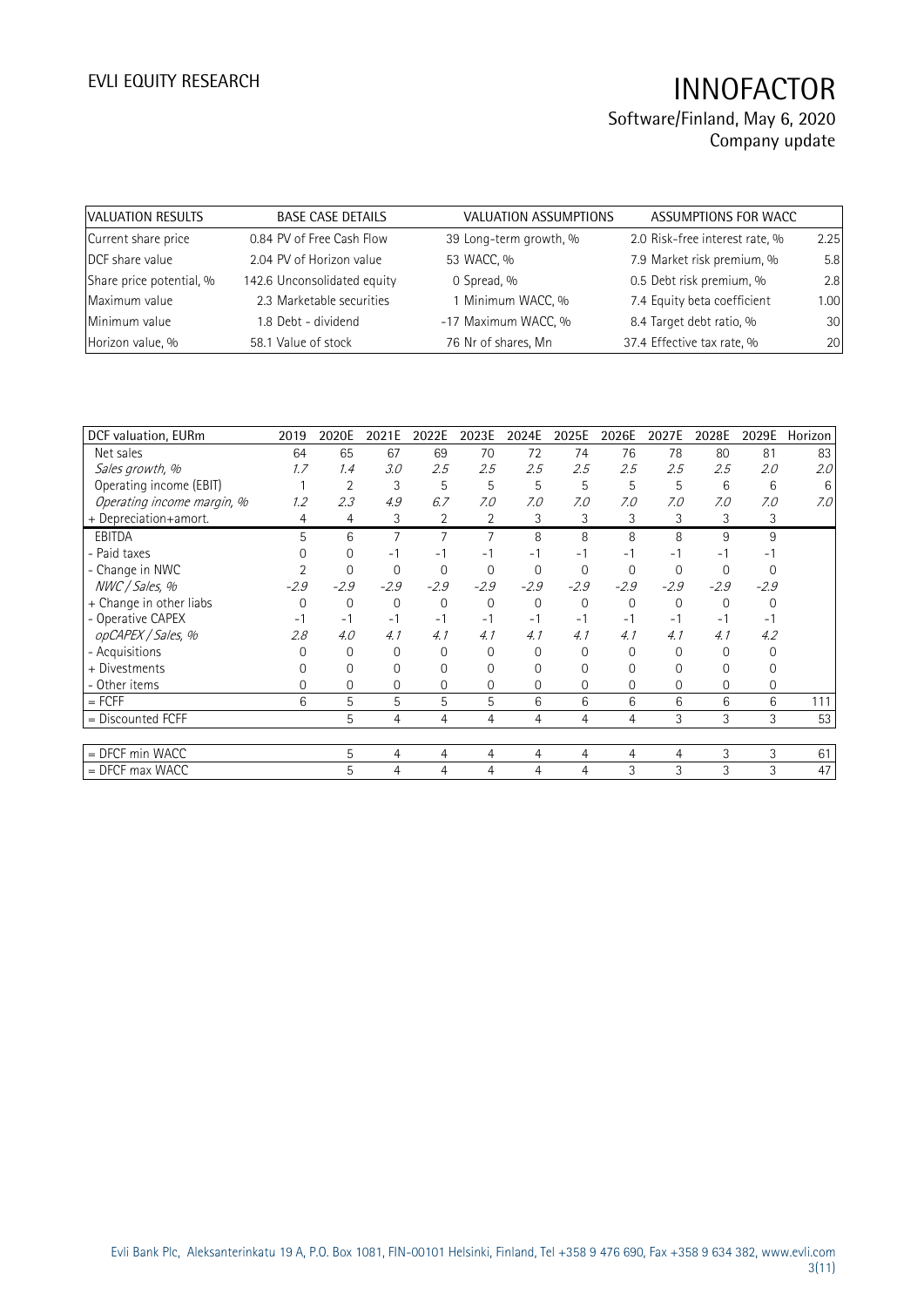| <b>INTERIM FIGURES</b>               |        |        |          |         |            |        |         |         |         |          |        |        |
|--------------------------------------|--------|--------|----------|---------|------------|--------|---------|---------|---------|----------|--------|--------|
| EVLI ESTIMATES, EURm                 | 201901 | 201902 | 201903   | 201904  | 2019       | 202001 | 2020Q2E | 2020Q3E | 2020Q4E | 2020E    | 2021E  | 2022E  |
| Net sales                            | 16.1   | 16.7   | 14.0     | 17.4    | 64.2       | 17.2   | 16.6    | 13.8    | 17.5    | 65.1     | 67.1   | 68.7   |
| EBITDA                               | 0.9    | 1.1    | 1.5      | 1.6     | 5.1        | 2.0    | 1.1     | 1.2     | 1.7     | 5.9      | 6.6    | 6.9    |
| EBITDA margin (%)                    | 5.4    | 6.8    | 11.0     | 8.9     | 7.9        | 11.4   | 6.6     | 8.7     | 9.7     | 9.1      | 9.9    | 10.0   |
| EBIT                                 | $-0.1$ | 0.2    | 0.3      | 0.5     | 0.8        | 0.8    | 0.0     | 0.1     | 0.6     | 1.5      | 3.3    | 4.6    |
| EBIT margin (%)                      | $-0.6$ | 0.9    | 1.8      | 2.8     | 1.2        | 4.7    | 0.0     | 0.7     | 3.4     | 2.3      | 4.9    | 6.7    |
| Net financial items                  | $-0.1$ | $-0.3$ | $-0.2$   | $-0.2$  | $-0.8$     | $-0.9$ | $-0.2$  | $-0.2$  | $-0.2$  | $-1.4$   | $-0.5$ | $-0.4$ |
| Pre-tax profit                       | $-0.2$ | $-0.1$ | 0.0      | 0.3     | 0.0        | $-0.1$ | $-0.2$  | $-0.1$  | 0.4     | 0.1      | 2.8    | 4.2    |
| Tax                                  | 0.1    | 0.1    | 0.1      | 0.1     | 0.4        | 0.3    | 0.0     | 0.0     | $-0.1$  | 0.3      | $-0.6$ | $-0.9$ |
| Tax rate (%)                         | 55.3   | 102.9  | $-219.5$ | $-37.4$ | $-3,690.9$ | 263.7  | 21.0    | 21.0    | 21.0    | $-435.0$ | 21.0   | 21.0   |
| Net profit                           | $-0.1$ | 0.0    | 0.1      | 0.4     | 0.4        | 0.2    | $-0.1$  | $-0.1$  | 0.3     | 0.4      | 2.2    | 3.3    |
| EPS                                  | 0.00   | 0.00   | 0.00     | 0.01    | 0.01       | 0.01   | 0.00    | 0.00    | 0.01    | 0.01     | 0.06   | 0.09   |
| EPS adjusted (diluted no. of shares) | 0.00   | 0.00   | 0.00     | 0.01    | 0.01       | 0.01   | 0.00    | 0.00    | 0.01    | 0.01     | 0.06   | 0.09   |
| Dividend per share                   | 0.00   | 0.00   | 0.00     | 0.00    | 0.00       | 0.00   | 0.00    | 0.00    | 0.00    | 0.00     | 0.00   | 0.00   |
| SALES, EURm                          |        |        |          |         |            |        |         |         |         |          |        |        |
| Innofactor                           | 16.1   | 16.7   | 14.0     | 17.4    | 64.2       | 17.2   | 16.6    | 13.8    | 17.5    | 65.1     | 67.1   | 68.7   |
| Total                                | 16.1   | 16.7   | 14.0     | 17.4    | 64.2       | 17.2   | 16.6    | 13.8    | 17.5    | 65.1     | 67.1   | 68.7   |
| SALES GROWTH, Y/Y %                  |        |        |          |         |            |        |         |         |         |          |        |        |
| Innofactor                           | $-2.0$ | $-2.1$ | 1.4      | 9.7     | 1.7        | 6.5    | $-0.3$  | $-1.2$  | 0.4     | 1.4      | 3.0    | 2.5    |
| <b>Total</b>                         | $-2.0$ | $-2.1$ | 1.4      | 9.7     | 1.7        | 6.5    | $-0.3$  | $-1.2$  | 0.4     | 1.4      | 3.0    | 2.5    |
| EBIT, EURm                           |        |        |          |         |            |        |         |         |         |          |        |        |
| Innofactor                           | $-0.1$ | 0.2    | 0.3      | 0.5     | 0.8        | 0.8    | 0.0     | 0.1     | 0.6     | 1.5      | 3.3    | 4.6    |
| Total                                | $-0.1$ | 0.2    | 0.3      | 0.5     | 0.8        | 0.8    | 0.0     | 0.1     | 0.6     | 1.5      | 3.3    | 4.6    |
| EBIT margin, %                       |        |        |          |         |            |        |         |         |         |          |        |        |
| Innofactor                           | $-0.6$ | 0.9    | 1.8      | 2.8     | 1.2        | 4.7    | 0.0     | 0.7     | 3.4     | 2.3      | 4.9    | 6.7    |
| Total                                | $-0.6$ | 0.9    | 1.8      | 2.8     | 1.2        | 4.7    | 0.0     | 0.7     | 3.4     | 2.3      | 4.9    | 6.7    |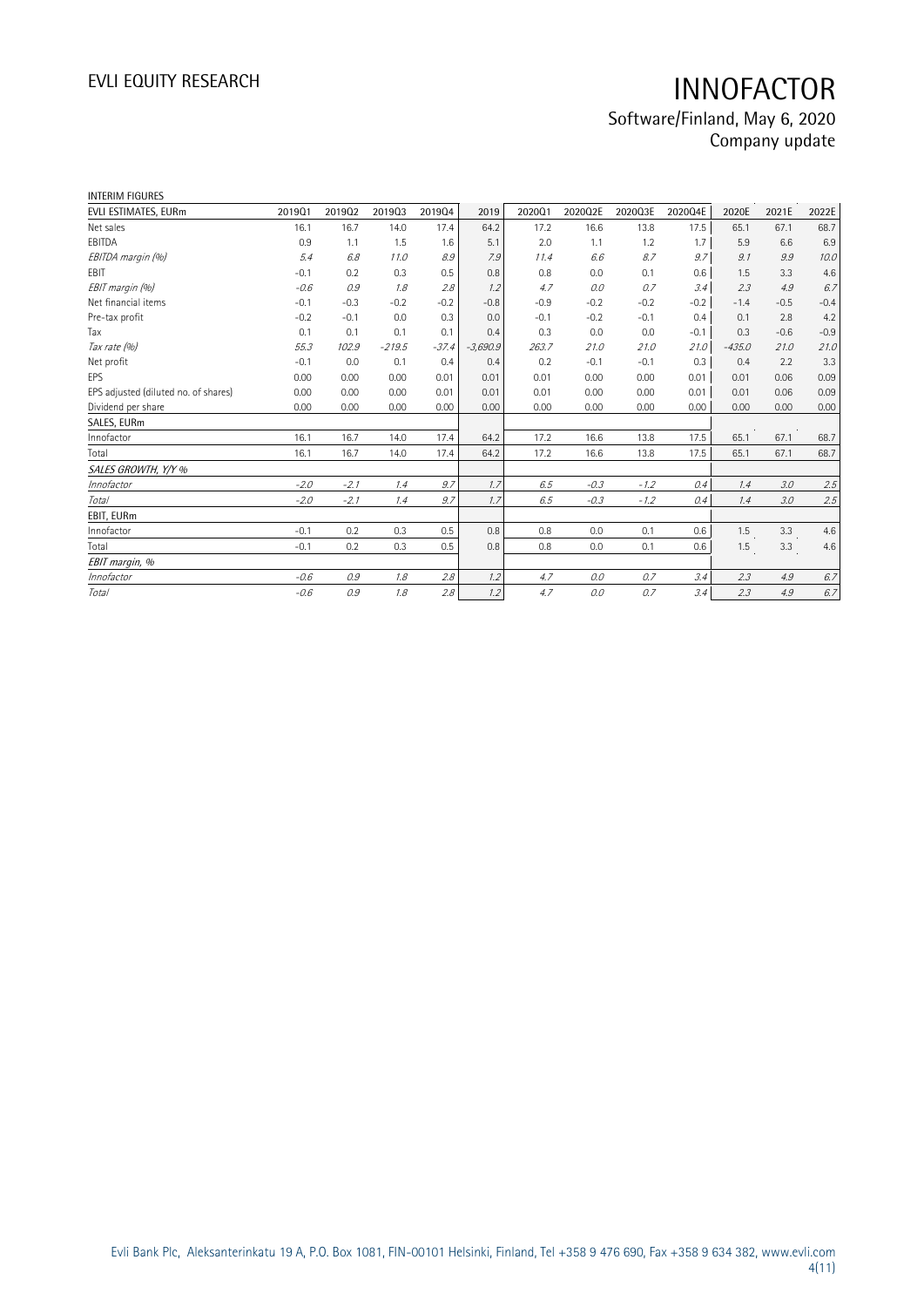| <b>INCOME STATEMENT, EURm</b>            | 2015                | 2016                      | 2017                | 2018           | 2019           | 2020E               | 2021E          | 2022E               |
|------------------------------------------|---------------------|---------------------------|---------------------|----------------|----------------|---------------------|----------------|---------------------|
| Sales                                    | 44.5                | 59.6                      | 65.7                | 63.1           | 64.2           | 65.1                | 67.1           | 68.7                |
| Sales growth (%)                         | 1.4                 | 34.1                      | 10.1                | $-3.8$         | 1.7            | 1.4                 | 3.0            | 2.5                 |
| EBITDA                                   | 3.7                 | 4.8                       | 1.3                 | $-1.1$         | 5.1            | 5.9                 | 6.6            | 6.9                 |
| EBITDA margin (%)                        | 8.3                 | 8.1                       | 2.0                 | $-1.7$         | 7.9            | 9.1                 | 9.9            | 10.0                |
| Depreciation                             | $-1.2$              | $-2.5$                    | $-2.8$              | $-2.8$         | $-4.3$         | $-4.4$              | $-3.3$         | $-2.3$              |
| EBITA                                    | 2.5                 | 2.3                       | $-1.5$              | $-3.9$         | 0.8            | 1.5                 | 3.3            | 4.6                 |
| Goodwill amortization / writedown        | 0.0                 | 0.0                       | 0.0                 | 0.0            | 0.0            | 0.0                 | 0.0            | 0.0                 |
| EBIT                                     | 2.5                 | 2.3                       | $-1.5$              | $-3.9$         | 0.8            | 1.5                 | 3.3            | 4.6                 |
| EBIT margin (%)                          | 5.7                 | 3.9                       | $-2.2$              | $-6.1$         | 1.2            | 2.3                 | 4.9            | 6.7                 |
| Reported EBIT                            | 2.5                 | 2.3                       | $-1.5$              | $-3.9$         | 0.8            | 1.5                 | 3.3            | 4.6                 |
| EBIT margin (reported) (%)               | 5.7                 | 3.9                       | $-2.2$              | $-6.1$         | 1.2            | 2.3                 | 4.9            | 6.7                 |
| Net financials                           | $-0.6$              | $-0.4$                    | $-0.1$              | 0.1            | $-0.8$         | $-1.4$              | $-0.5$         | $-0.4$              |
| Pre-tax profit                           | 1.9                 | 1.9                       | $-1.6$              | $-3.8$         | 0.0            | 0.1                 | 2.8            | 4.2                 |
| Taxes                                    | $-0.4$              | $-0.4$                    | 0.3                 | 0.6            | 0.4            | 0.3                 | $-0.6$         | $-0.9$              |
| Minority shares                          | 0.0                 | 0.0                       | 0.0                 | 0.0            | 0.0            | 0.0                 | 0.0            | 0.0                 |
| Net profit                               | 1.3                 | 1.5                       | $-1.3$              | $-3.2$         | 0.4            | 0.4                 | 2.2            | 3.3                 |
| Cash NRIs                                | 0.0                 | 0.0                       | 0.0                 | 0.0            | 0.0            | 0.0                 | 0.0            | 0.0                 |
| Non-cash NRIs                            | 0.0                 | 0.0                       | 0.0                 | 0.0            | 0.0            | 0.0                 | 0.0            | 0.0                 |
| <b>BALANCE SHEET, EURm</b>               |                     |                           |                     |                |                |                     |                |                     |
| Assets                                   |                     |                           |                     |                |                |                     |                |                     |
| Fixed assets                             | $\overline{4}$      | 10                        | 8                   | $\overline{7}$ | $\overline{4}$ | $\sqrt{2}$          | $\sqrt{2}$     | $\sqrt{2}$          |
| Goodwill                                 | 20                  | 28                        | 26                  | 26             | 26             | 26                  | 26             | 26                  |
| Right of use assets                      | $\mathsf{O}\xspace$ | $\mathbb O$               | $\mathbf 0$         | 5              | 5              | 5                   | $\sqrt{5}$     | 5                   |
| Inventory                                | $\overline{0}$      | $\mathbf 0$               | $\mathbf 0$         | $\mathbf 0$    | $\mathbf 0$    | $\mathbf 0$         | $\mathbf{0}$   | $\mathbf 0$         |
| Receivables                              | 13                  | 19                        | 17                  | 13             | 14             | 14                  | 15             | 15                  |
| Liquid funds                             | $\overline{1}$      | $\mathbf{1}$              | $\mathbf{1}$        | $\mathbb O$    | $\mathbf{1}$   | $\mathbf{1}$        | $\overline{2}$ | $\overline{2}$      |
| Total assets                             | 44                  | 64                        | 58                  | 57             | 56             | 54                  | 55             | 56                  |
| Liabilities                              |                     |                           |                     |                |                |                     |                |                     |
| Shareholder's equity                     | 21                  | 23                        | 25                  | 21             | 22             | 22                  | 25             | 28                  |
| Minority interest                        | $\mathsf{O}\xspace$ | $\mathbf 0$               | $\mathbf 0$         | $\mathbf 0$    | $\mathbf 0$    | $\mathbf 0$         | $\mathbf 0$    | $\mathbf 0$         |
| Convertibles                             | 3                   | $\mathbf 0$               | $\mathbf 0$         | $\mathbf 0$    | $\mathbf 0$    | $\mathsf{O}\xspace$ | $\mathbf 0$    | $\mathbf 0$         |
| Lease liabilities                        | $\mathsf{O}\xspace$ | $\mathbf 0$               | $\mathbb O$         | 5              | 5              | 5                   | 5              | 5                   |
| Deferred taxes                           | $\mathbf{1}$        | $\sqrt{2}$                | $\overline{2}$      | $\mathbf{1}$   | $\mathbf{1}$   | $\mathbf{1}$        | $\mathbf{1}$   | $\mathbf{1}$        |
| Interest bearing debt                    | 9                   | 17                        | 14                  | 15             | 12             | 10                  | $\overline{7}$ | 5                   |
| Non-interest bearing current liabilities | $9\,$               | 22                        | 17                  | 14             | 16             | 16                  | 17             | 17                  |
| Other interest-free debt                 | $\overline{0}$      | $\mathbf 0$               | $\mathbf 0$         | $\mathbf 0$    | $\mathbf 0$    | $\mathsf{O}\xspace$ | $\mathbf 0$    | $\mathbf 0$         |
| Total liabilities                        | 44                  | 64                        | 58                  | 57             | 56             | 54                  | 55             | 56                  |
| CASH FLOW, EURm                          |                     |                           |                     |                |                |                     |                |                     |
| + EBITDA                                 | $\overline{4}$      | $\mathsf S$               | $\mathbf{1}$        | $-1$           | $\mathsf S$    | $\,6\,$             | $\overline{7}$ | $\overline{7}$      |
| - Net financial items                    | $\mathsf{O}\xspace$ | $\mathbf 0$               | 0                   | $\mathbf 0$    | $-1$           | $-1$                | $\mathbf 0$    | $\mathsf{O}\xspace$ |
| - Taxes                                  | $\mathsf{O}\xspace$ | $\overline{2}$            | $\mathbf 0$         | $\mathbf 0$    | $\mathbf 0$    | $\mathsf{O}\xspace$ | $-1$           | $-1$                |
| - Increase in Net Working Capital        | $\mathbf{1}$        | $-1$                      | $\overline{2}$      | $\mathbf{1}$   | $\overline{2}$ | $\mathsf{O}\xspace$ | $\mathbf 0$    | $\mathbf 0$         |
| +/- Other                                | $-1$                | $-2$                      | 1                   | $-1$           | $\overline{0}$ | $\mathbf{0}$        | $\mathbf{0}$   | $\overline{0}$      |
| = Cash flow from operations              | 3                   | $\ensuremath{\mathsf{3}}$ | $\overline{4}$      | $-1$           | 6              | $\sqrt{5}$          | 6              | $6\phantom{1}6$     |
| - Capex                                  | $\overline{0}$      | $-1$                      | $-2$                | $-1$           | $-2$           | -3                  | -3             | $-3$                |
| - Acquisitions                           | $-2$                | $-6$                      | $\mathbf 0$         | $\mathbf 0$    | $\mathbf 0$    | $\mathsf{O}\xspace$ | $\mathbf 0$    | $\mathbf 0$         |
| + Divestments                            | 0                   | $\mathbb O$               | $\mathsf{O}\xspace$ | $\mathbb O$    | $\mathbf 0$    | $\mathsf{O}\xspace$ | $\mathbb O$    | $\mathbf 0$         |
| = Free cash flow                         | $\mathbf{1}$        | $-4$                      | $\overline{2}$      | $-2$           | $\overline{4}$ | $\overline{2}$      | 3              | 3                   |
| +/- New issues/buybacks                  | $\mathbf{1}$        | $\mathbf 0$               | $\overline{4}$      | $\mathbf 0$    | $\mathbf 0$    | $\mathsf{O}\xspace$ | $\mathbf 0$    | $\mathbf 0$         |
| - Paid dividend                          | $\overline{0}$      | $\mathbf 0$               | $\overline{0}$      | $\mathbf 0$    | $\mathbf 0$    | $\mathbf 0$         | $\mathbf{0}$   | $\mathbf 0$         |
| $+/-$ Other                              | $-2$                | $\mathsf S$               | $-6$                | $\mathbf{1}$   | $-4$           | $-2$                | $-2$           | $-3$                |
| Change in cash                           | $\Omega$            | $\mathbf 0$               | $\Omega$            | $-1$           | $\mathbf{1}$   | $\mathbf 0$         | $\mathbf{0}$   | $\mathbf 0$         |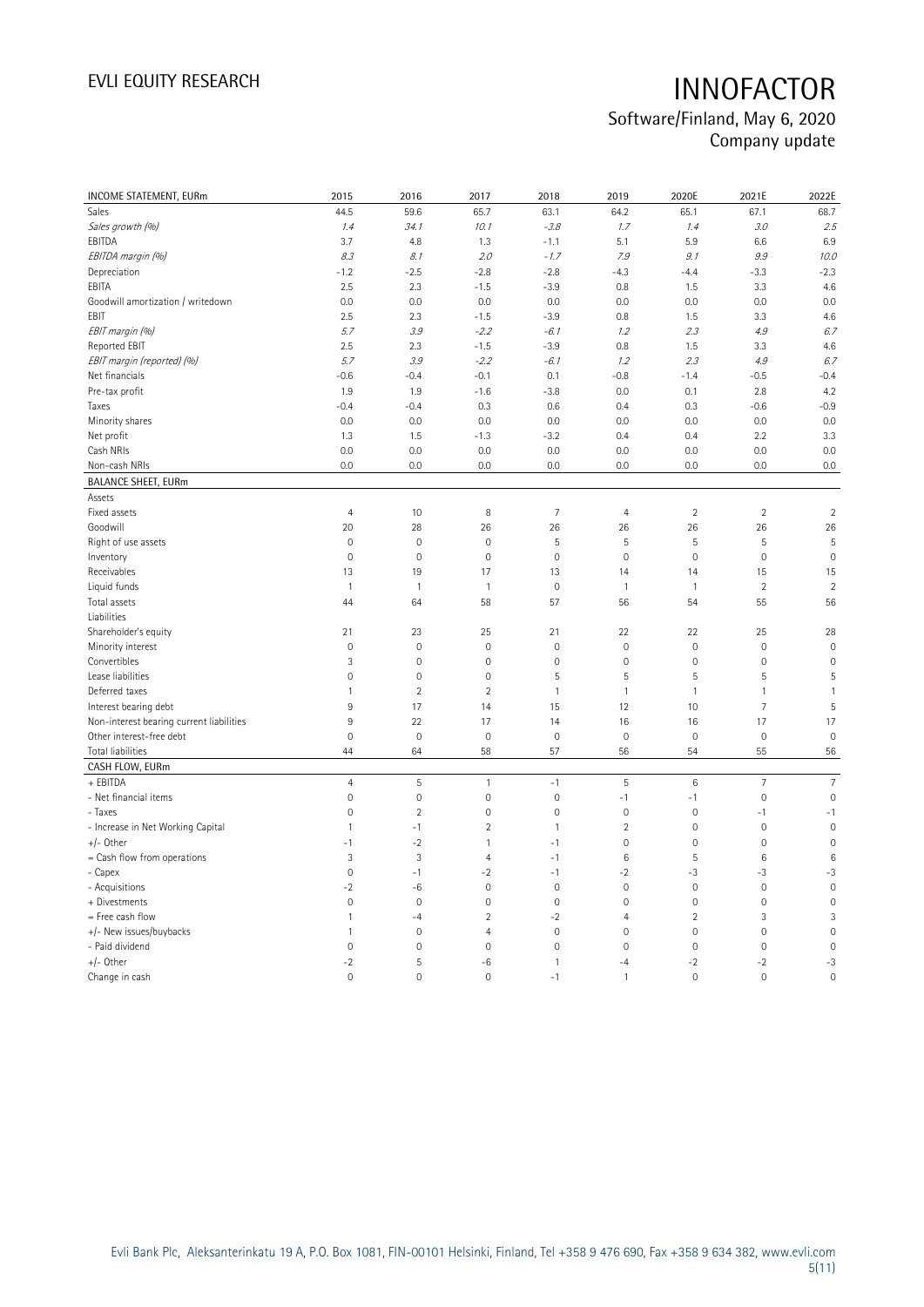| <b>KEY FIGURES</b>                             | 2016           | 2017           | 2018         | 2019         | 2020E               | 2021E          | 2022E          |
|------------------------------------------------|----------------|----------------|--------------|--------------|---------------------|----------------|----------------|
| M-cap                                          | 38             | 34             | 13           | 27           | 31                  | 31             | 31             |
| Net debt (excl. convertibles)                  | 16             | 13             | 20           | 16           | 14                  | 11             | 8              |
| Enterprise value                               | 54             | 47             | 33           | 43           | 45                  | 42             | 39             |
| Sales                                          | 60             | 66             | 63           | 64           | 65                  | 67             | 69             |
| EBITDA                                         | 5              | $\overline{1}$ | $-1$         | 5            | $\,6\,$             | $\overline{7}$ | $\overline{7}$ |
| EBIT                                           | $\overline{2}$ | $-1$           | $-4$         | $\mathbf{1}$ | $\sqrt{2}$          | 3              | 5              |
| Pre-tax                                        | $\overline{2}$ | $-2$           | $-4$         | $\mathbf 0$  | $\mathsf{O}\xspace$ | 3              | $\overline{4}$ |
| Earnings                                       | $\mathbf{1}$   | $-1$           | $-3$         | $\mathbf 0$  | $\mathsf{O}\xspace$ | $\overline{2}$ | 3              |
| Equity book value (excl. minorities)           | 23             | 25             | 21           | 22           | 22                  | 25             | 28             |
| Valuation multiples                            |                |                |              |              |                     |                |                |
| EV/sales                                       | 0.9            | 0.7            | 0.5          | 0.7          | 0.7                 | 0.6            | 0.6            |
| EV/EBITDA                                      | 11.2           | 36.2           | $-30.4$      | 8.4          | 7.6                 | 6.4            | 5.7            |
| EV/EBITA                                       | 23.3           | $-32.4$        | $-8.7$       | 53.8         | 29.8                | 12.8           | 8.6            |
| EV/EBIT                                        | 23.3           | $-32.4$        | $-8.7$       | 53.8         | 29.8                | 12.8           | 8.6            |
| EV/OCF                                         | 17.4           | 11.4           | $-57.7$      | 6.9          | 9.4                 | 7.5            | 6.9            |
| EV/FCFF                                        | $-17.6$        | 17.1           | $-17.9$      | 6.9          | 8.9                 | 8.4            | 7.8            |
| P/FCFE                                         | $-9.1$         | 13.7           | $-7.6$       | 6.1          | 14.3                | 11.0           | 10.9           |
| P/E                                            | 25.8           | $-26.9$        | $-4.1$       | 64.6         | 88.9                | 14.1           | 9.4            |
| P/B                                            | 1.7            | 1.4            | 0.6          | 1.2          | 1.4                 | 1.3            | 1.1            |
| Target EV/EBITDA                               | 0.0            | 0.0            | 0.0          | 0.0          | 8.3                 | 7.0            | 6.3            |
| Target EV/EBIT                                 | 0.0            | 0.0            | 0.0          | $O.O$        | 32.5                | 14.0           | 9.5            |
| Target EV/FCF                                  | 0.0            | 0.0            | 0.0          | 0.0          | 22.5                | 16.2           | 15.2           |
| Target P/B                                     | 0.0            | 0.0            | 0.0          | 0.0          | 1.6                 | 1.4            | 1.3            |
| Target P/E                                     | 0.0            | 0.0            | 0.0          | 0.0          | 100.6               | 16.0           | 10.7           |
| Per share measures                             |                |                |              |              |                     |                |                |
|                                                |                |                |              |              |                     |                |                |
|                                                |                |                |              |              |                     |                |                |
| Number of shares                               | 33,454         | 36,188         | 36,188       | 37,388       | 37,388              | 37,388         | 37,388         |
| Number of shares (diluted)<br>EPS              | 33,454         | 36,188         | 36,188       | 37,388       | 37,388              | 37,388         | 37,388         |
|                                                | 0.04           | $-0.03$        | $-0.09$      | 0.01         | 0.01                | 0.06           | 0.09           |
| Operating cash flow per share                  | 0.09           | 0.12           | $-0.02$      | 0.17         | 0.13                | 0.15           | 0.15           |
| Free cash flow per share                       | $-0.13$        | 0.07           | $-0.05$      | 0.12         | 0.06                | 0.08           | 0.08           |
| Book value per share                           | 0.67           | 0.68           | 0.59         | 0.59         | 0.60                | 0.66           | 0.75           |
| Dividend per share                             | 0.00           | 0.00           | 0.00         | 0.00         | 0.00                | 0.00           | 0.00           |
| Dividend payout ratio, %                       | 0.0            | 0.0            | 0.0          | 0.0          | 0.0                 | 0.0            | 0.0            |
| Dividend yield, %                              | 0.0            | 0.0            | 0.0          | 0.0          | 0.0                 | 0.0            | 0.0            |
| FCF yield, %                                   | $-10.9$        | 7.3            | $-13.2$      | 16.3         | 7.0                 | 9.1            | 9.1            |
| Efficiency measures                            |                |                |              |              |                     |                |                |
| <b>ROE</b>                                     | 6.8            | $-5.3$         | $-13.8$      | 1.9          | 1.6                 | 9.4            | 12.6           |
| <b>ROCE</b>                                    | 6.4            | $-3.7$         | $-9.6$       | 2.0          | 4.0                 | 8.8            | 12.3           |
| Financial ratios                               |                |                |              |              |                     |                |                |
| Inventories as % of sales                      | 0.0            | 0.0            | 0.0          | 0.0          | 0.0                 | 0.0            | 0.0            |
| Receivables as % of sales                      | 32.5           | 25.6           | 20.9         | 21.9         | 21.9                | 21.9           | 21.9           |
| Non-interest bearing liabilities as % of sales | 37.2           | 26.6           | 22.1         | 24.8         | 24.8                | 24.8           | 24.8           |
| NWC/sales, %                                   | $-4.6$         | $-1.0$         | $-1.2$       | $-2.9$       | $-2.9$              | $-2.9$         | $-2.9$         |
| Operative CAPEX/sales, %                       | 1.4            | 2.6            | 1.8          | 2.8          | 4.0                 | 4.1            | 4.1            |
| CAPEX/sales (incl. acquisitions), %            | $-9.4$         | 2.6            | 1.8          | 2.8          | 4.0                 | 4.1            | 4.1            |
| FCFF/EBITDA                                    | $-0.6$         | 2.1            | 1.7          | 1.2          | 0.9                 | 0.8            | 0.7            |
| Net debt/EBITDA, book-weighted                 | 3.3            | 10.2           | $-18.6$      | 3.1          | 2.3                 | 1.6            | 1.2            |
| Debt/equity, market-weighted                   | 0.4            | 0.4            | 1.2          | 0.4          | 0.3                 | 0.2            | 0.1            |
| Equity ratio, book-weighted<br>Gearing, %      | 35.4<br>70.2   | 42.5<br>53.8   | 37.3<br>96.1 | 39.7<br>71.8 | 41.3<br>60.9        | 45.2<br>43.8   | 50.5<br>28.4   |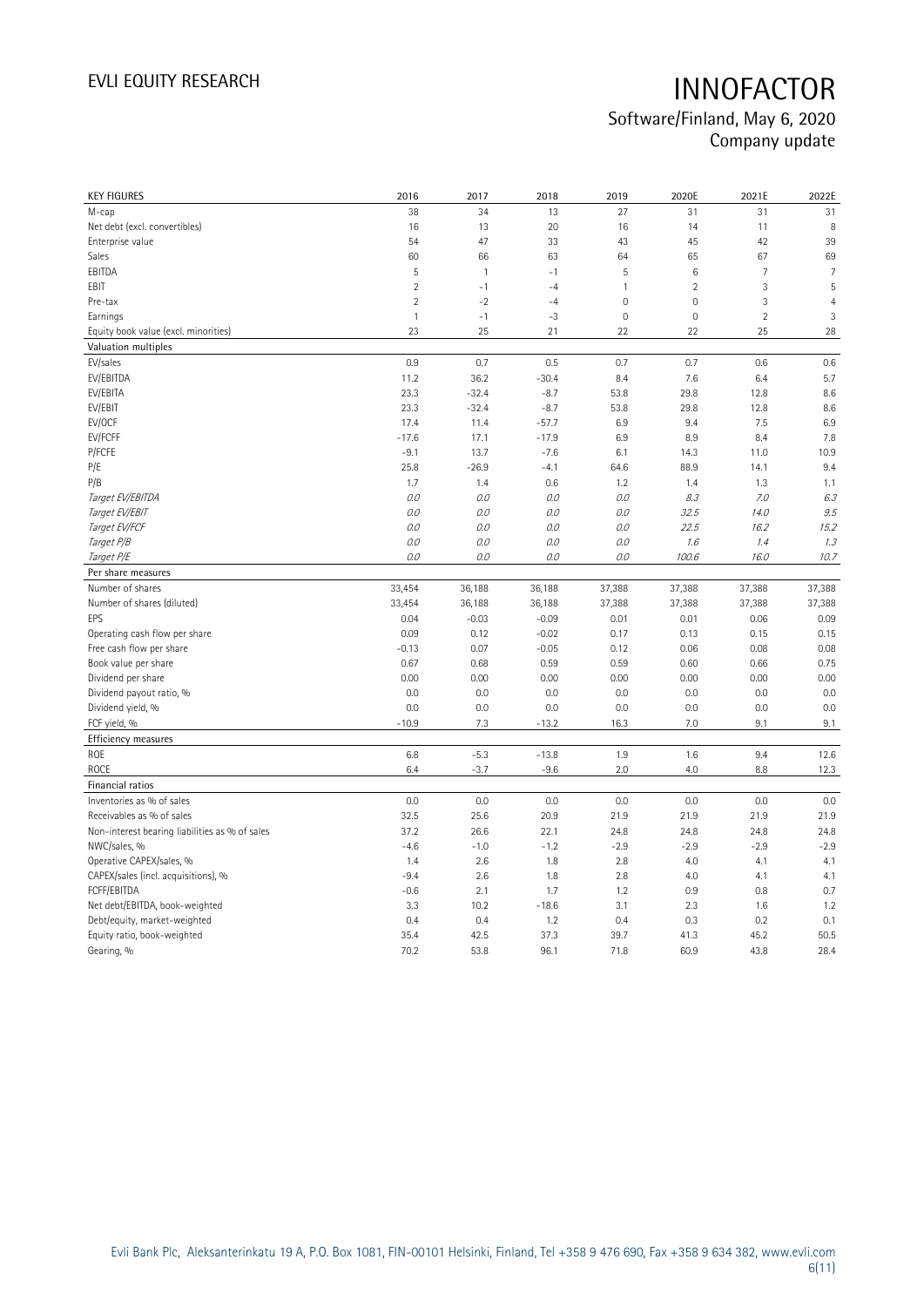## EVLI EQUITY RESEARCH **INNOFACTOR** Software/Finland, May 6, 2020 Company update

COMPANY DESCRIPTION: Innofactor provides software products and solutions to commercial, public sector, and membership-based organizations in the Nordic countries. It specializes in Microsoft-based cloud solutions and digital transformation. Innofactor has operations in Finland, Sweden, Denmark, and Norway.

INVESTMENT CASE: Innofactor has been showing recovery from a few years of subpar performance, caused primarily by integration issues relating to its pan-Nordic platform. Focus in the near-term should still remain on actions to improve margins and sorting out challenges relating to international operations. Good traction for Microsoft's enterprise solutions supports growth outlook going forward.

| OWNERSHIP STRUCTURE                        | SHARES     | <b>EURm</b> | 0/0   |
|--------------------------------------------|------------|-------------|-------|
| Ensio Sami                                 | 7,880,237  | 6.619       | 21.1% |
| Ilmarinen Mutual Pension Insurance Company | 1,800,000  | 1.512       | 4.8%  |
| Jyrki Hallikainen                          | 1,471,009  | 1.236       | 3.9%  |
| Laiho Rami Tapani                          | 1,262,159  | 1.060       | 3.4%  |
| Linturi Kaija and Risto                    | 1,256,411  | 1.055       | 3.4%  |
| Tilman Tuomo Tapani                        | 1,000,397  | 0.840       | 2.7%  |
| Ärje Matias Juhanpoika                     | 882,065    | 0.741       | 2.4%  |
| Mäki Antti Jussi                           | 847,192    | 0.712       | 2.3%  |
| Saarelainen Mika Pekka                     | 678,649    | 0.570       | 1.8%  |
| Muukkonen Teemu Heikki                     | 514,468    | 0.432       | 1.4%  |
| Ten largest                                | 17,592,587 | 14.778      | 47%   |
| Residual                                   | 19,795,638 | 16.628      | 53%   |
| Total                                      | 37,388,225 | 31.406      | 100%  |

| <b>EARNINGS CALENDAR</b> |           |
|--------------------------|-----------|
| July 28, 2020            | Q2 report |
| October 27, 2020         | Q3 report |
|                          |           |
|                          |           |
| OTHER EVENTS             |           |
| March 31, 2020           | AGM       |
|                          |           |
| COMPANY MISCELLANEOUS    |           |

CEO: Sami Ensio CEO: Sami Ensio CFO: Markku Puolanne Tel: +358 (0)10 272 9000 IR: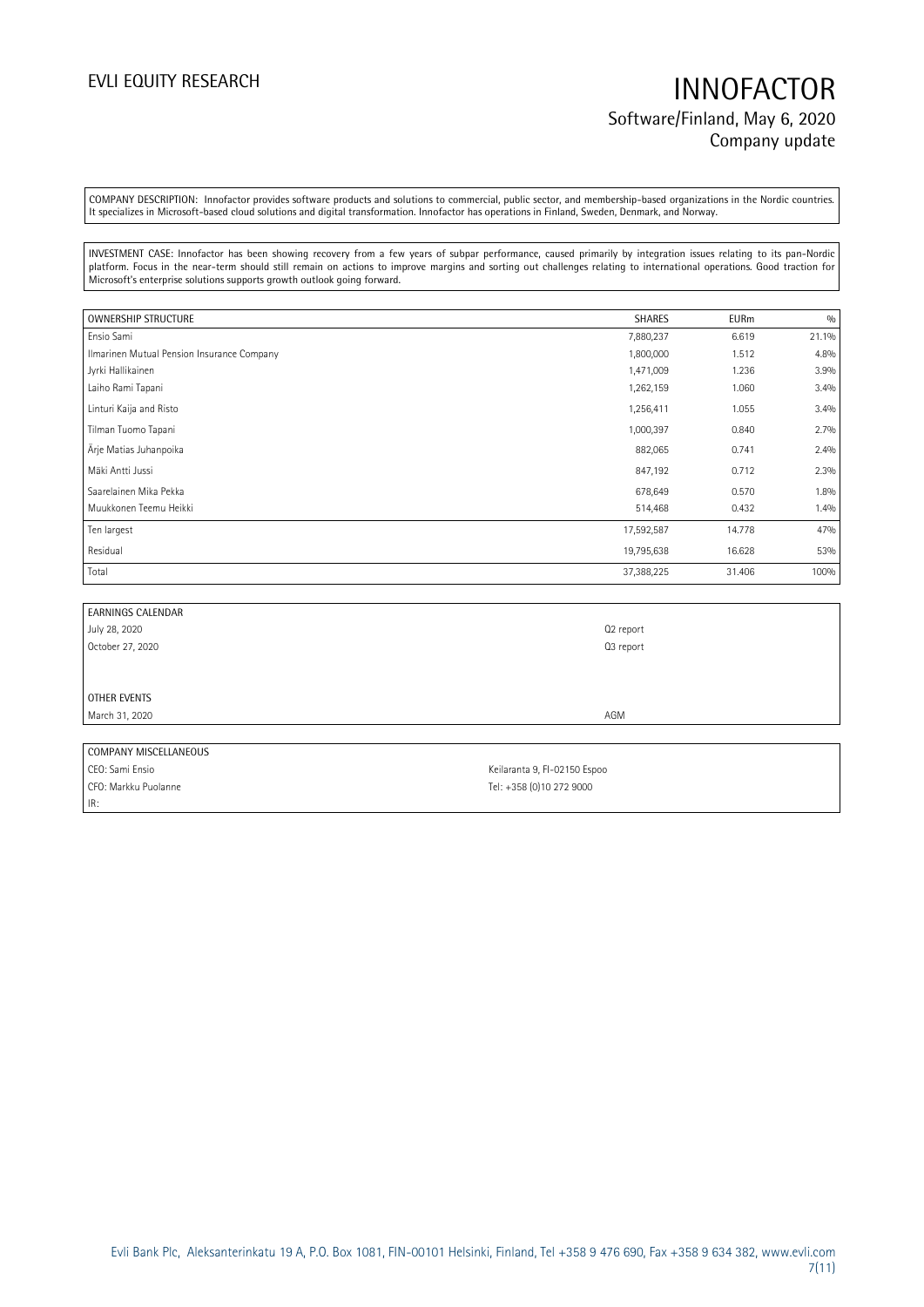## EVLI EQUITY RESEARCH **INNOFACTOR** Software/Finland, May 6, 2020 Company update

DEFINITIONS

| P/E                                                                                                                                 | EPS                                                                                          |
|-------------------------------------------------------------------------------------------------------------------------------------|----------------------------------------------------------------------------------------------|
| Price per share                                                                                                                     |                                                                                              |
| Earnings per share                                                                                                                  | Profit before extraord. items and taxes-income taxes + minority interest<br>Number of shares |
|                                                                                                                                     |                                                                                              |
| P/BV                                                                                                                                | <b>DPS</b>                                                                                   |
|                                                                                                                                     |                                                                                              |
| Price per share                                                                                                                     | Dividend for the financial period per share                                                  |
| Shareholders' equity + taxed provisions per share                                                                                   |                                                                                              |
|                                                                                                                                     |                                                                                              |
| Market cap                                                                                                                          | OCF (Operating cash flow)                                                                    |
|                                                                                                                                     |                                                                                              |
| Price per share * Number of shares                                                                                                  | EBITDA - Net financial items - Taxes - Increase in working                                   |
|                                                                                                                                     | capital - Cash NRIs ± Other adjustments                                                      |
|                                                                                                                                     |                                                                                              |
| EV (Enterprise value)                                                                                                               | FCF (Free cash flow)                                                                         |
|                                                                                                                                     |                                                                                              |
| Market cap + net debt + minority interest at market value -<br>share of associated companies at market value                        | Operating cash flow - operative CAPEX - acquisitions + divestments                           |
|                                                                                                                                     |                                                                                              |
|                                                                                                                                     |                                                                                              |
| EV/Sales                                                                                                                            | FCF yield, %                                                                                 |
|                                                                                                                                     |                                                                                              |
| Enterprise value<br>Sales <sup>-</sup>                                                                                              | Free cash flow<br>Market cap                                                                 |
|                                                                                                                                     |                                                                                              |
| EV/EBITDA                                                                                                                           | Operative CAPEX/sales                                                                        |
|                                                                                                                                     |                                                                                              |
| Enterprise value                                                                                                                    | Capital expenditure - divestments - acquisitions                                             |
| Earnings before interest, tax, depreciation and amortization                                                                        | <b>Sales</b>                                                                                 |
| EV/EBIT                                                                                                                             | Net working capital                                                                          |
|                                                                                                                                     |                                                                                              |
| Enterprise value                                                                                                                    | Current assets - current liabilities                                                         |
| Operating profit                                                                                                                    |                                                                                              |
|                                                                                                                                     |                                                                                              |
| Net debt                                                                                                                            | Capital employed/Share                                                                       |
|                                                                                                                                     |                                                                                              |
| Interest bearing debt - financial assets                                                                                            | Total assets - non-interest bearing debt<br>Number of shares                                 |
|                                                                                                                                     |                                                                                              |
| Total assets                                                                                                                        | Gearing                                                                                      |
|                                                                                                                                     |                                                                                              |
| Balance sheet total                                                                                                                 | Net debt<br>Equity                                                                           |
|                                                                                                                                     |                                                                                              |
| Div yield, %                                                                                                                        | Debt/Equity, %                                                                               |
|                                                                                                                                     |                                                                                              |
| Dividend per share                                                                                                                  | Interest bearing debt                                                                        |
| Price per snare                                                                                                                     | Shareholders' equity + minority interest + taxed provisions                                  |
|                                                                                                                                     |                                                                                              |
|                                                                                                                                     |                                                                                              |
| Payout ratio, %                                                                                                                     | Equity ratio, %                                                                              |
| Total dividends                                                                                                                     |                                                                                              |
| Earnings before extraordinary items and taxes - income taxes + minority interest                                                    | Shareholders' equity + minority interest + taxed provisions                                  |
|                                                                                                                                     | Total assets - interest-free loans                                                           |
|                                                                                                                                     |                                                                                              |
| ROCE, %                                                                                                                             | CAGR, %                                                                                      |
|                                                                                                                                     |                                                                                              |
| Profit before extraordinary items + interest expenses+ other financial costs                                                        | Cumulative annual growth rate = Average growth per year                                      |
| Balance sheet total - non-interest bearing debt (average)                                                                           |                                                                                              |
| ROE, %                                                                                                                              |                                                                                              |
|                                                                                                                                     |                                                                                              |
|                                                                                                                                     |                                                                                              |
| Profit before extraordinary items and taxes - income taxes<br>Shareholder's equity + minority interest + taxed provisions (average) |                                                                                              |
|                                                                                                                                     |                                                                                              |
|                                                                                                                                     |                                                                                              |
|                                                                                                                                     |                                                                                              |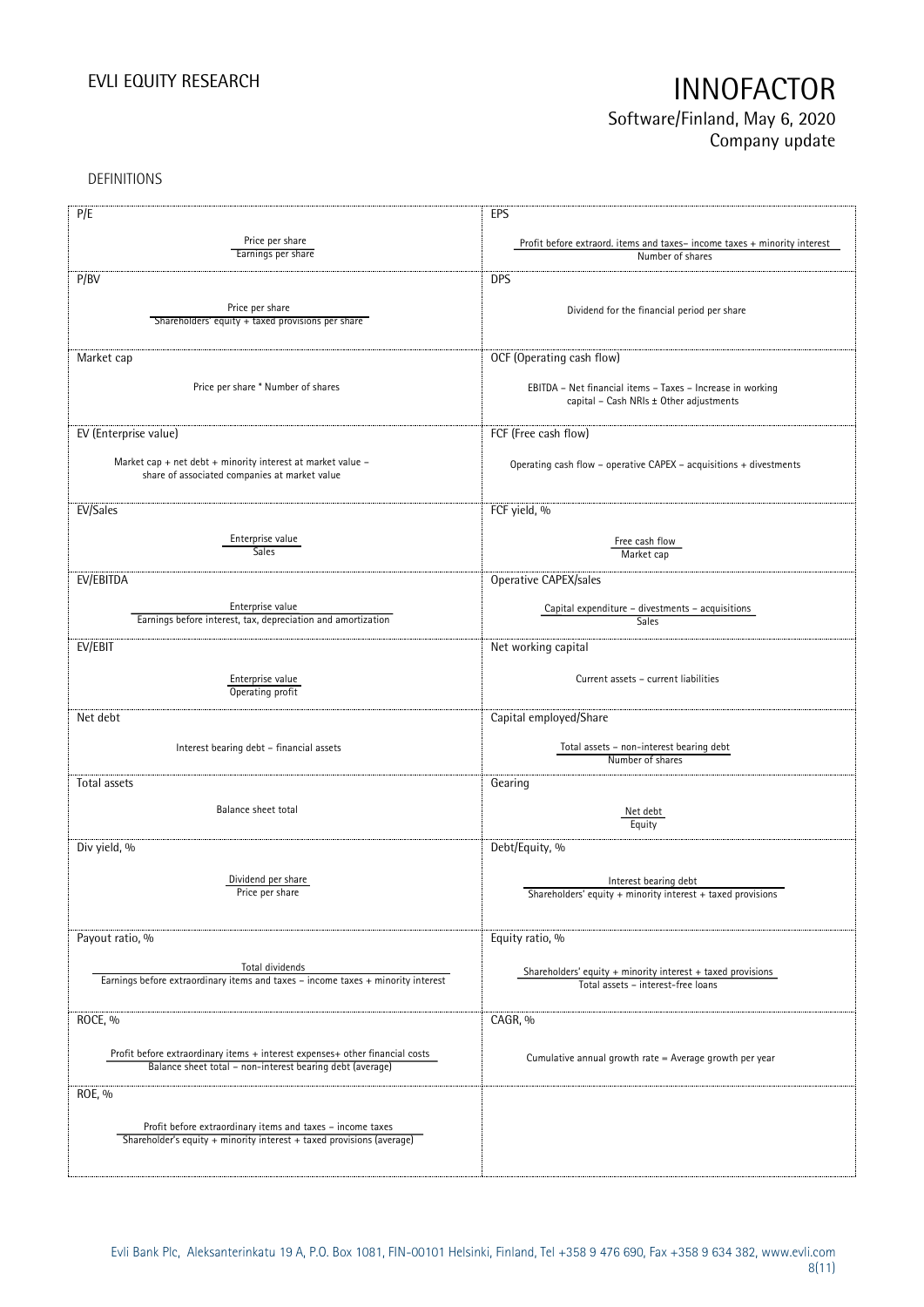## EVLI EQUITY RESEARCH **INNOFACTOR** Software/Finland, May 6, 2020

Company update

### Important Disclosures

Evli Research Partners Plc ("ERP") uses 12-month target prices. Target prices are defined by utilizing analytical techniques based on financial theory including (but not limited to) discounted cash flow analysis and comparative valuation. The selection of valuation methods depends on different circumstances. Target prices may be altered on the basis of new information coming to light in the underlying company or changes in interest rates, changes in foreign exchange rates, other securities prices or market indices or outlook for the aforementioned factors or other factors that may change the conditions of financial markets. Recommendations and changes by analysts are available at An[alysts' recommendations and ratings revisions](https://research.evli.com/JasperAllModels.action?authParam=key;461&authParam=x;G3rNagWrtf7K&authType=3).

Investment recommendations are defined as follows:

| Target price compared to share price | Recommendation                |
|--------------------------------------|-------------------------------|
| $<-10.06$                            | <b>SFII</b>                   |
| $-10 - (+10)$ %                      | H <sub>O</sub> I <sub>D</sub> |
| $> 10\%$                             | <b>BUY</b>                    |

ERP's investment recommendation of the analyzed company is updated at least 2 timer per year.



The graph above shows the distribution of ERP's recommendations of companies under coverage in 1st of February 2019. If recommendation is not given, it is not mentioned here.

### Name(s) of the analyst(s): Salokivi

This research report has been prepared by Evli Research Partners Plc ("ERP" or "Evli Research"). ERP is a subsidiary of Evli Bank Plc. Production of the investment recommendation has been concluded on 6.5.2020, 8:30. This report has been published on 6.5.2020, 8:45.

None of the analysts contributing to this report, persons under their guardianship or corporations under their control have a position in the shares of the company or related securities.

The date and time for any price of financial instruments mentioned in the recommendation refer to the previous trading day's closing price(s) unless otherwise stated in the report.

Each analyst responsible for the content of this report assures that the expressed views accurately reflect the personal views of each analyst on the covered companies and securities. Each analyst assures that (s)he has not been, nor are or will be, receiving direct or indirect compensation related to the specific recommendations or views contained in this report.

Companies in the Evli Group, affiliates or staff of companies in the Evli Group, may perform services for, solicit business from, hold long or short positions in, or otherwise be interested in the investments (including derivatives) of any company mentioned in the publication or report.

Neither ERP nor any company within the Evli Group have managed or co-managed a public offering of the company's securities during the last 12 months prior to, received compensation for investment banking services from the company during the last 12 months prior to the publication of the research report.

ERP may pursue an assignment from the issuer(s) of the financial instruments mentioned in the recommendation or this report. These assignments may have a limited economic or financial impact on ERP and/or Evli. Under such assignments ERP may perform services including, but not limited to, arranging investor meetings or –events, investor relations communication advisory and production of research material.

ERP has signed an agreement with the issuer of the financial instruments mentioned in the recommendation, which includes production of research reports. This assignment has a limited economic and financial impact on ERP and/or Evli. Under the assignment ERP performs services including, but not limited to, arranging investor meetings or –events, investor relations communication advisory and production of research material.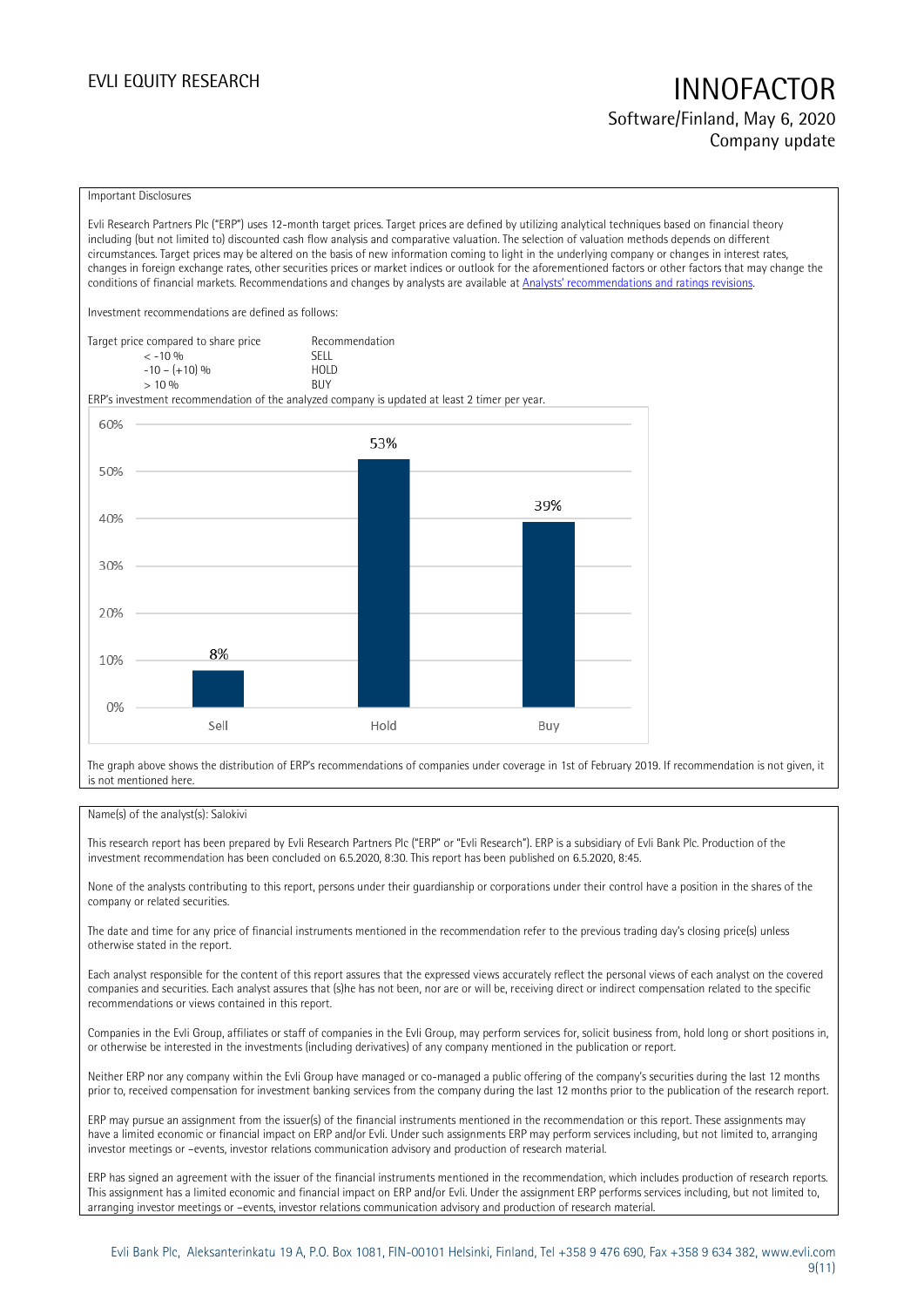## EVLI EQUITY RESEARCH **INNOFACTOR** Software/Finland, May 6, 2020 Company update

ERP or another company within the Evli Group does not have an agreement with the company to perform market making services.

For the prevention and avoidance of conflicts of interests with respect to this report, there is an information barrier (Chinese wall) between Investment Research and Corporate Finance units concerning unpublished investment banking services to the company. The remuneration of the analyst(s) is not tied directly or indirectly to investment banking transactions performed by Evli Bank Plc or any company within Evli Group.

This report has not been disclosed to the company prior to its dissemination.

This report is provided and intended for informational purposes only and may not be used or considered under any circumstances as an offer to sell or buy any securities or as advice to trade any securities.

This report is based on sources ERP considers to be correct and reliable. The sources include information providers Reuters and Bloomberg, stock-exchange releases from the companies and other company news, Statistics Finland and articles in newspapers and magazines. However, ERP does not guarantee the materialization, correctness, accuracy or completeness of the information, opinions, estimates or forecasts expressed or implied in the report. In addition, circumstantial changes may have an influence on opinions and estimates presented in this report. The opinions and estimates presented are valid at the moment of their publication and they can be changed without a separate announcement. Neither ERP nor any company within the Evli Group are responsible for amending, correcting or updating any information, opinions or estimates contained in this report. Neither ERP nor any company within the Evli Group will compensate any direct or consequential loss caused by or derived from the use of the information represented in this publication.

All information published in this report is for the original recipient's private and internal use only. ERP reserves all rights to the report. No part of this publication may be reproduced or transmitted in any form or by any means, electronic, mechanical, photocopying, recording or otherwise, or stored in any retrieval system of any nature, without the written permission of ERP.

This report or its copy may not be published or distributed in Australia, Canada, Hong Kong, Japan, New Zealand, Singapore or South Africa. The publication or distribution of this report in certain other jurisdictions may also be restricted by law. Persons into whose possession this report comes are required to inform themselves about and to observe any such restrictions.

Evli Bank Plc is not registered as a broker-dealer with the U. S. Securities and Exchange Commission ("SEC"), and it and its analysts are not subject to SEC rules on securities analysts' certification as to the currency of their views reflected in the research report. Evli Bank is not a member of the Financial Industry Regulatory Authority ("FINRA"). It and its securities analysts are not subject to FINRA's rules on Communications with the Public and Research Analysts and Research Reports and the attendant requirements for fairness, balance and disclosure of potential conflicts of interest. This research report is only being offered in U.S. by Auerbach Grayson & Company, LLC (Auerbach Grayson) to Major U.S. Institutional Investors and is not available to, and should not be used by, any U.S. person or entity that is not a Major U.S. Institutional Investor. Auerbach Grayson is a broker-dealer registered with the U.S. Securities and Exchange Commission and is a member of the FINRA. U.S. entities seeking more information about any of the issuers or securities discussed in this report should contact Auerbach Grayson. The securities of non-U.S. issuers may not be registered with or subject to SEC reporting and other requirements.

ERP is not a supervised entity but its parent company Evli Bank Plc is supervised by the Finnish Financial Supervision Authority.